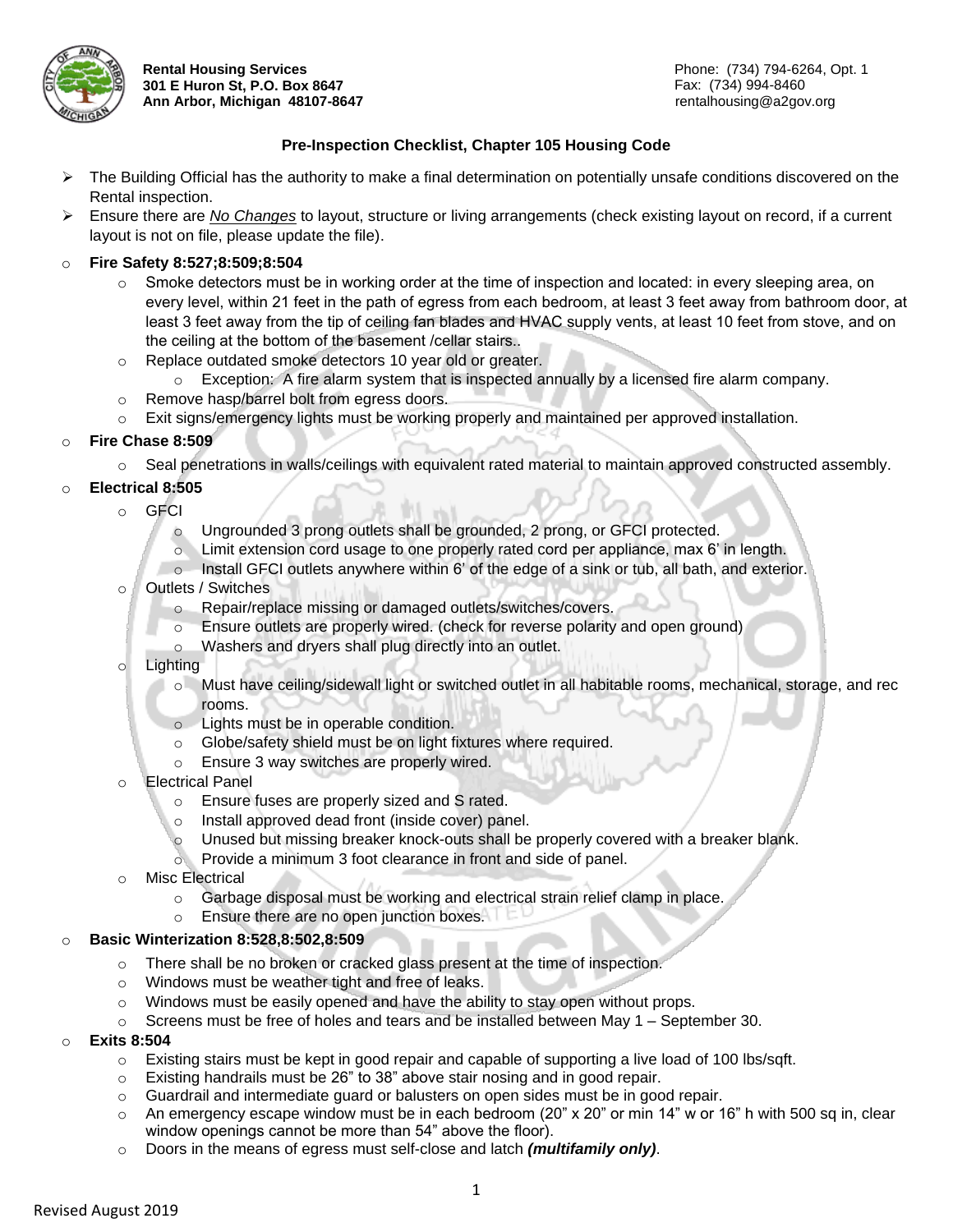

**Rental Housing Services 301 E Huron St, P.O. Box 8647 Ann Arbor, Michigan 48107-8647**

# **Pre-Inspection Checklist, Chapter 105 Housing Code**

#### o **Plumbing 8:507**

- o Water heaters installed within 5 years of the Rental inspection shall have City approved stickers affixed by the Building Department.
- o Plumbing fixtures, drains and systems must be free from leaks, obstructions and defects and operating properly.
- $\circ$  Ensure adequate water pressure is maintained to allow fixtures to operate properly.
- o Ensure both hot and cold water are operable (Hot water capable of a minimum 110 degrees).
- o Vacuum breakers are required on all faucets capable of having a hose attached.
- o Toilets must be secured to wall/floor.
- o Maintain caulk around tub/shower, toilet, backsplash, sinks.

#### o **Mechanical 8:506**

- o Must provide furnace/boiler clean and check every 5 years. State certified boilers must have current State certificate. New boilers/furnaces with approved permits within 5 years are acceptable.
- o Wood burning fireplace must be inspected every 5 years or firebox front opening must be sealed from use.
- o Ensure gas lines are secured and shutoff valve is accessible.
- o Clothes dryer duct must be hard pipe metal and vented to the exterior with a damper (no screens). *A single length of transition duct no longer than 8 feet connecting the dryer to the exhaust duct is accepted only if it is listed and labeled (UL) in accordance with UL 2158A.*
- o Bath and Toilet rooms must have natural or mechanical ventilation.

# o **Storage 8:509,8:504**

- o No storage within 5' of fuel fired furnace/boiler/water heater.
- o No storage on/under common area means of egress stairs in multifamily.
- o No storage within 2' of ceiling.
- o Storage in multifamily units must be 1 hour fire-rated rooms or sprinklered.
- o Must maintain 27" aisles throughout dwelling.
- o **Sanitation 8:508**
	- o Dwellings must be kept in a clean and sanitary condition.
	- o Bathrooms, kitchens and toilet rooms must have impervious flooring.
	- o Sink and tub coatings must be free of rust and chips.

#### o **Security 8:503**

- o Must have a privacy lock (chain, hotel bar, etc) on all unit entry doors.
	- o Exception: Not required for Fraternity, Sorority, ICC Co-ops and State Licensed inspected group homes.
- o Must have deadbolts (1" throw) on all unit entry doors.
- o Must have peephole on main unit entry door unless door has window or sidelight.
- o Dowel rods (5/8") are required for all sliding windows/doors.
- o Pin locks or ventilation locks are required for double hung windows.
- o Window sash locks must be installed and operate properly.

## **Exterior 8:509**

- o Walkways/driveways/parking lots must be free from trip hazards, holes and projections.
- o Roof must be weather tight and free from leaks.
- o Exterior veneer must be weather tight, free of missing or loose brick and cracked mortar joints.
- o Chimney cap, brick, flashing must be in good condition.
- o Exterior surface must be in good condition, free of rot, holes and no more than 15% of surface peeling/chipping/bare.There shall be no open permits less than 5 years old on record for the property.
- Any un-permitted work completed within last 5 years will be subject to a citation at the time of the inspection.
- The following items are additional requirements for **First Time Rentals**:
	- o Ensure rooms meet light and ventilation requirement of 8% and 4%.
	- o The completion of the Cellar Occupancy Checklist is required for cellars with habitable space.
	- o Room measurements are required to ensure they are adequate for habitable space and to determine occupant load.
	- o Ensure stairs are ≥ 27" wide, risers ≤ 9" in height, treads ≥ 9" in depth.
	- $\circ$  Measures must be retained to ensure there is adequate common area.
	- o Adequate egress must be determined based on the type of structure (such as egress window, stairs, etc.)
	- o Must have adequate insulation in the attic, this will require the owner/agent to provide a ladder on site.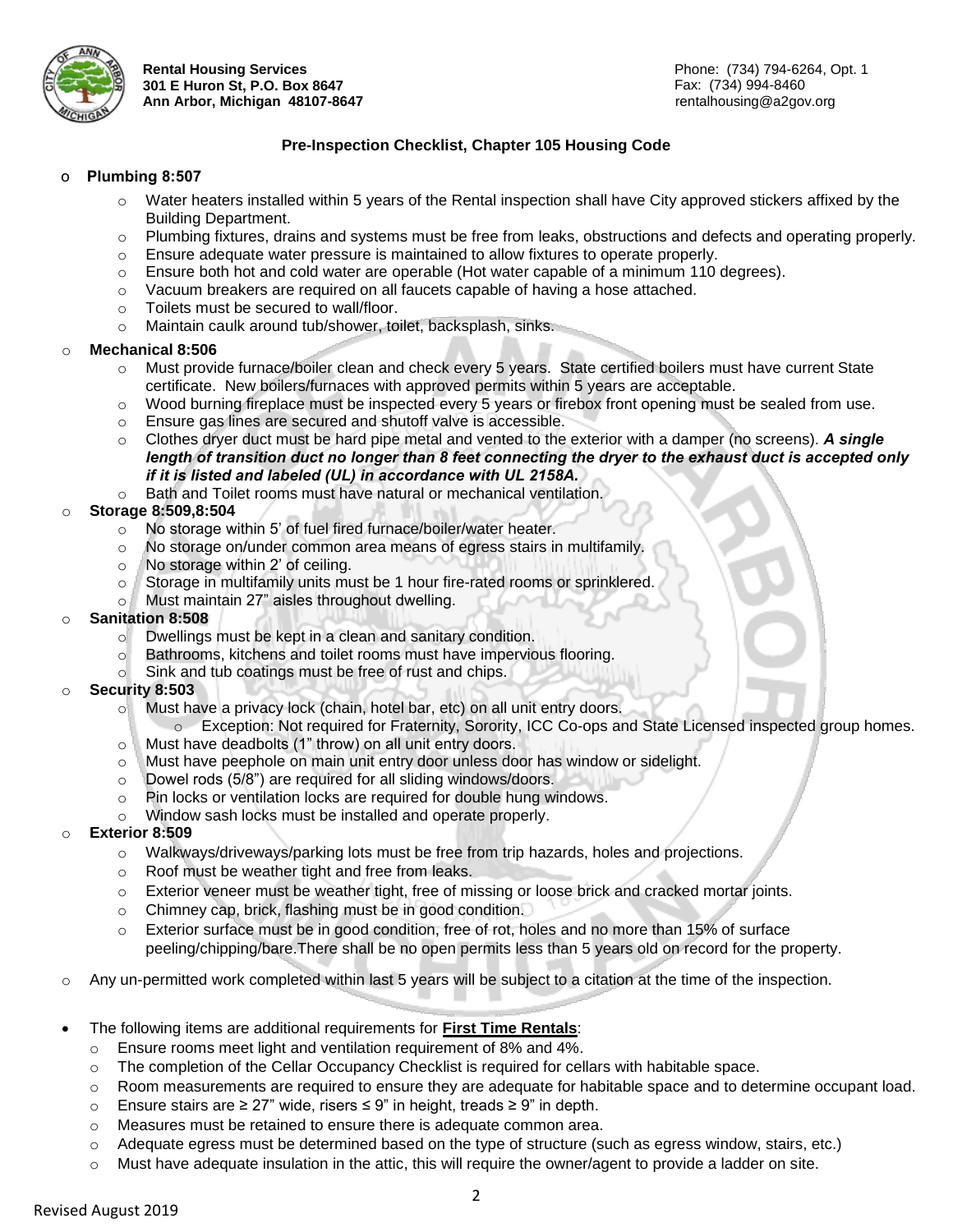

# TRANSITION DUCT

- 1. Connects DRYER to DRYER EXHAUST DUCT
- 2. May not be concealed in construction
- 3. Single length of duct no longer than 8 feet
- 4. Must be listed and labeled(UL) in accordance with UL 2158A



DRYER EXHAUST DUCT

- 1. Connects TRANSITION DUCT to the DUCT TERMINATION
- 2. Must be supported at 4 foot intervals and secure, and may be concealed in construction
- 3. At least 4 inches in diameter and meet dryer manufacturer's installation instructions
- 4. Smooth interior finish with at least 0.016 inch thick (28 gauge) galvanized steel
- 5. Smooth interior finish with at least 0.016 inch thick (24 gauge) aluminum
- 6. Duct ends shall be inserted in direction of airflow
- 7. No screws or other fasteners that protrude into the duct, metal foil tape and/or clamps only
- 8. 35 foot maximum length, less 2.5 feet for 45 degree elbows and less 5 feet for 90 degree elbows, for 4 inch diameter duct unless manufacturer's installation instructions allows otherwise



DUCT TERMINATION

- 1. Connects DRYER EXHAUST DUCT to the exterior
- 2. Must terminate outside of the building
- 3. Requires a back draft damper
- 4. Must be located at least 3 feet from any building openings
- 5. No screens or other lint blocking attachments are allowed

\*We recommend having a licensed contractor clean the dryer and duct work annually\*